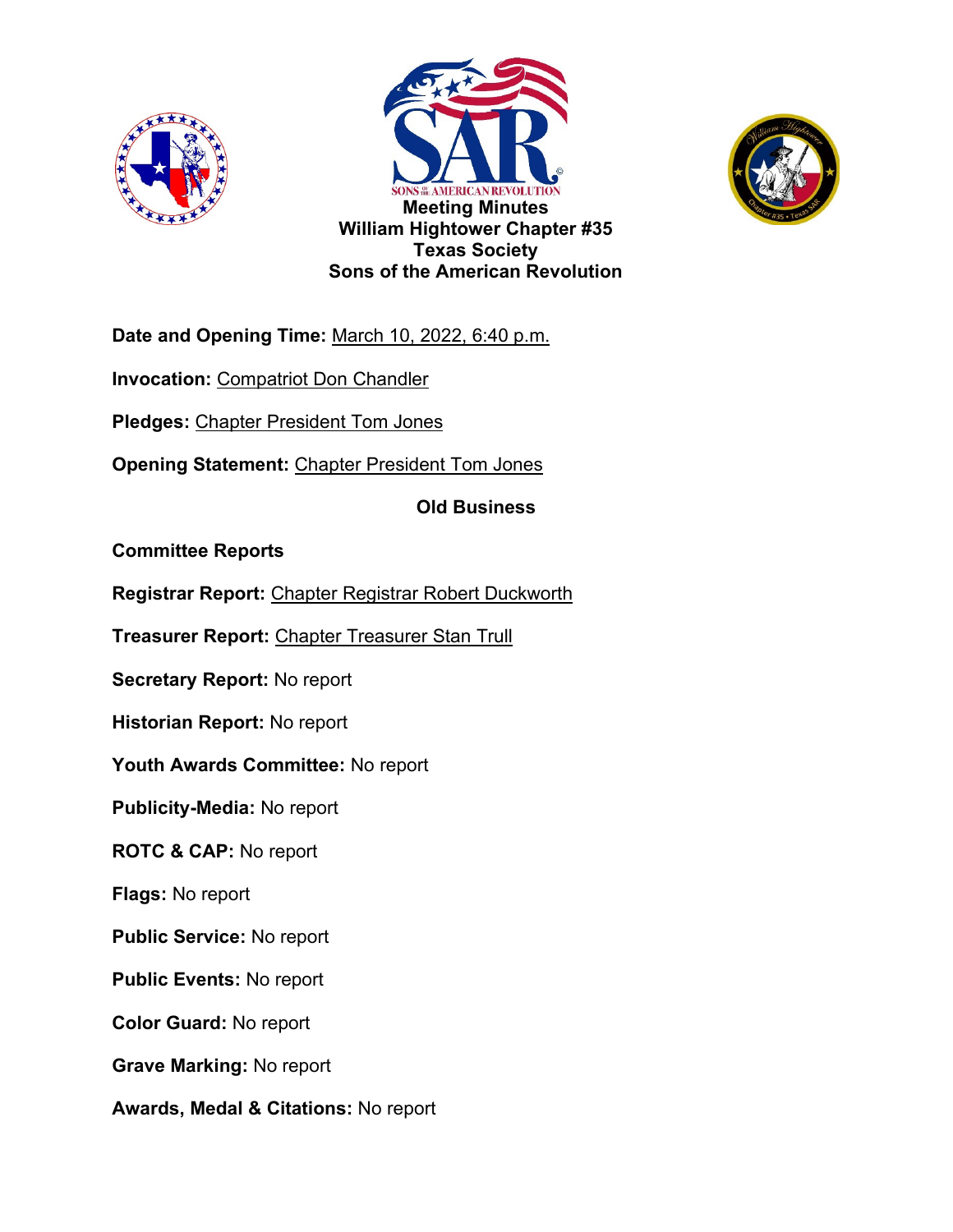#### **Meeting Minutes William Hightower Chapter #35 March 10, 2022**

**Eagle Scouts:** No report

### **George Washington Proclamation:** No report

**Financial:** No report

**Fundraising:** No report

**Mentoring:** No report

**Nominating Committee:** No report

### **New Business**

### **Presentations**

- 1. Vote on Motion to Delete Article X from the Chapter Bylaws. Motion left open from February 10 meeting was voted on. No additional discussion. Motion passed. Article X is deleted from the bylaws.
- 2. Broken Arrow Ceremony conducted for Compatriot John Phelan.
- 3. Induction Ceremony performed for Joshua Carpio and Douglas Sanders.
- 4. Awards Presentations
	- A. Chapter Distinguished Service Medal presented to Robert Duckworth
	- B. Chapter Meritorious Service Medal presented to Eric Mowles and Kris Krueger
	- C. Bronze Roger Sherman presented to:
		- 1) Tom Jones (medal and 1 bronze oak leaf cluster)
		- 2) Will Moravits (medal)
		- 3) Stan Trull (1 bronze oak leaf cluster)
		- 4) Steve Polk (1 bronze oak leaf cluster)
	- D. Bronze Good Citizenship Medal presented to:
		- 1) Kris Krueger (bronze oak leaf cluster)
		- 2) Steve Polk (bronze oak leaf cluster)
		- 3) Patrick Hollis (bronze oak leaf cluster)
		- 4) Don Chandler (bronze oak leaf cluster)
		- 5) Joe Cox (bronze oak leaf cluster)
		- 6) Ed Blauvelt
		- 7) Will Moravits
	- E. Martha Washington Medal
		- 1) Candy Rudy (presented during the Christmas Party)
		- 2) Cynthia Gibson
		- 3) Shirley Chandler (bronze oak leaf cluster)
	- F. Lydia Darragh Medal presented to Betty Jones
	- G. Texas Chapter Service medal presented to Blair Rudy (bronze oak leaf cluster)